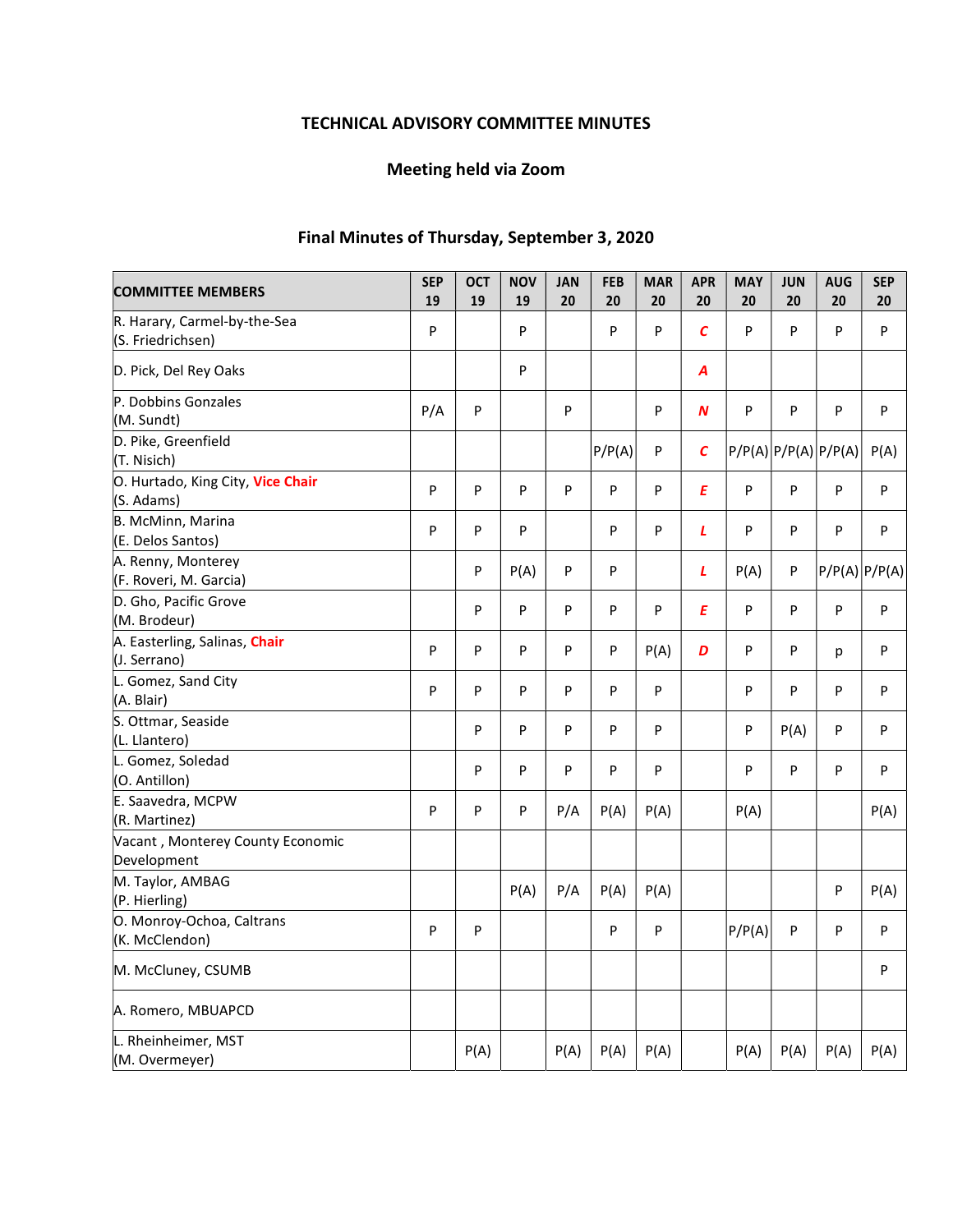|                                         | <b>SEP</b> | <b>OCT</b> | <b>NOV</b> | <b>JAN</b> | <b>FEB</b> | <b>MAR</b> | <b>APR</b> | <b>MAY</b> | <b>JUN</b> | <b>AUG</b> | <b>SEP</b> |
|-----------------------------------------|------------|------------|------------|------------|------------|------------|------------|------------|------------|------------|------------|
| <b>STAFF</b>                            | 19         | 19         | 19         | 20         | 20         | 20         | 20         | 20         | 20         | 20         | 20         |
| D. Hale, Exec. Director                 |            | P          | D          | P          |            | P          |            | P          |            | P          | P          |
| T. Muck, Dep. Exec. Director            | P          | P          | D          | P          |            | P          | А          | P          | P          | P          | P          |
| M. Zeller, Principal Transp. Planner    |            | P          | P          | P          | P          | P          | N          | P          |            | P          | P          |
| C. Watson, Principal Transp. Planner    |            |            |            |            |            | P          | C          |            | P          |            |            |
| M. Jacobsen, Transportation Planner     |            | P          | D          | P          | D          | P          | Ε          |            | P          | P          | P          |
| T. Wright, Public Outreach Coordinator  |            |            |            |            |            |            |            |            | P          |            |            |
| R. Deal, Principal Engineer             |            | P          | P          |            | P          | P          |            | P          | P          |            |            |
| A. Green, Senior Transportation Planner |            |            |            | P          |            |            | Ε          |            |            |            |            |
| S. Castillo, Transportation Planner     |            |            |            | P          |            |            | D          |            |            |            | P          |
| L. Williamson, Senior Engineer          |            |            |            | P          | P          |            |            | P          |            |            |            |
| M. Montiel, administrative Assistant    |            |            |            |            |            |            |            |            |            | P          | P          |
| Tracy Burke Vasquez, Go831 Coordinator  |            |            |            |            |            |            |            |            |            | P          |            |

### OTHERS PRESENT:

John Olejnik, Caltrans D5

### 1. ROLL CALL

Chair Andrew Easterling, City of Salinas, called the meeting to order at 9:30 am. Introductions were made and a quorum was established.

- 1.1 ADDITIONS OR CORRECTIONS TO AGENDA None.
- 2. PUBLIC COMMENTS None

## 3. BEGINNING OF CONSENT AGENDA

## M / S / C: McMinn / Harary / unanimous

| Aves:    | Harary, Dobbins, Nisich, Hurtado, McMinn, Renny, Gho, Easterling, |
|----------|-------------------------------------------------------------------|
|          | Gomez, Ottmar, Martinez, Hierling, Monroy-Ochoa, Overmeyer        |
| No:      | None.                                                             |
| Abstain: | McCluney                                                          |

3.1 APPROVE the Technical Advisory Committee meeting minutes of August 6, 2020.

#### END OF CONSENT AGENDA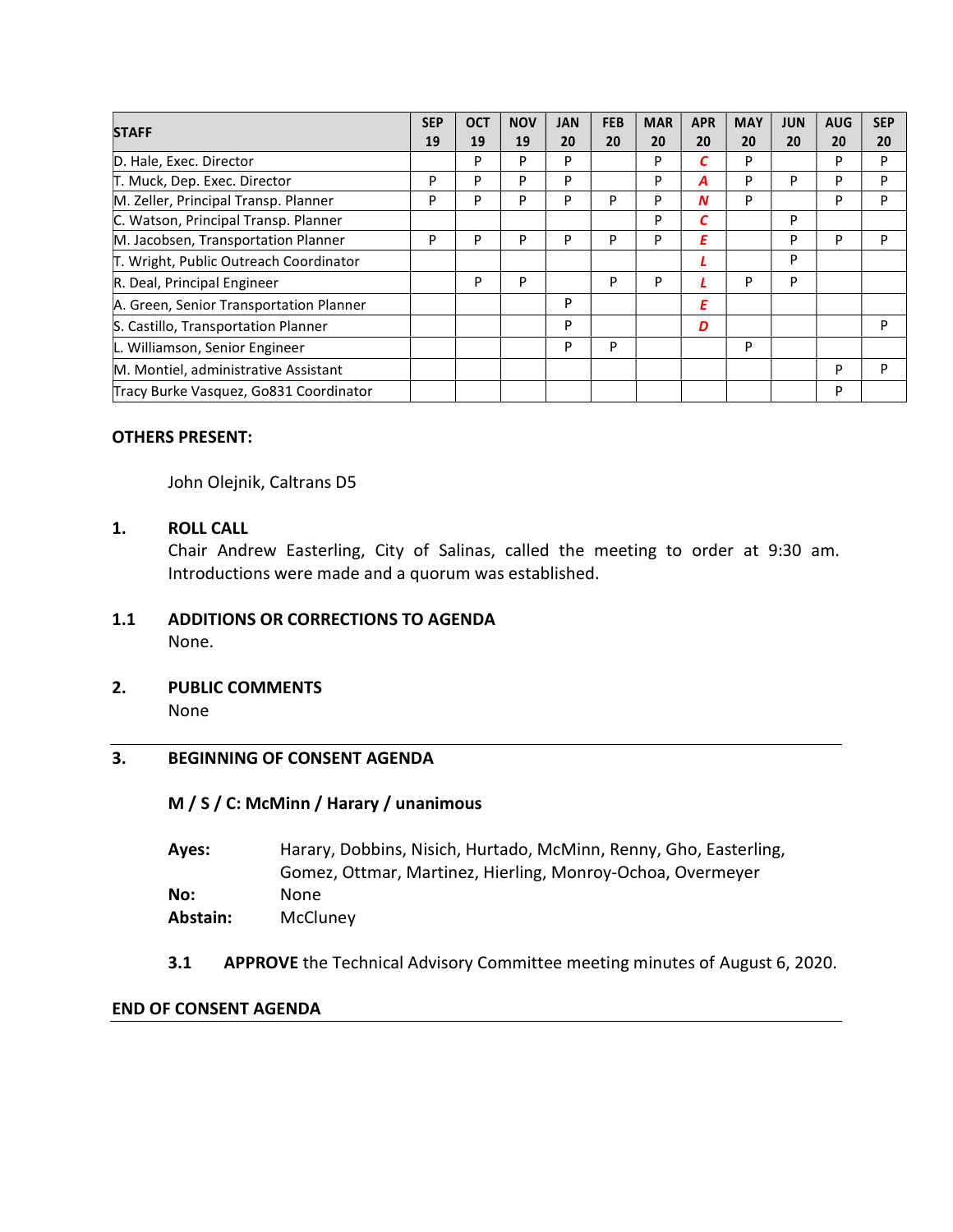### 4. VISION ZERO IMPLEMENTATION

The Committee received a joint presentation from Madilyn Jacobsen, Transportation Planner; Stefania Castillo, Transportation Planner; Andrea Renny, City of Monterey; and Andrew Easterling, City of Salinas, on Vision Zero implementation in the Cities of Monterey and Salinas.

They presented that "Vision Zero" is a strategy to eliminate all traffic fatalities and severe injuries, while increasing safe, healthy, equitable mobility for all. It is a movement that began in Sweden and spread to American Cities after seeing success across Europe. Vision Zero acknowledges that collisions -- often referred to as "accidents" -- are preventable if cities take a proactive approach that prioritizes traffic safety as a public health issue. Vision Zero acknowledges that many factors contribute to safe mobility including roadway design, driver behavior, technology and policy. Vision Zero sets clear goals to achieve the shared goal of zero fatalities and severe injuries. Cities within Monterey County that have adopted a Vision Zero Policy include Salinas and Monterey. Nearby cities including Watsonville and San Jose have also adopted a Vision Zero Policy.

In 2016, the City of Monterey was awarded a grant from the California Office of Traffic Safety to develop a Vision Zero Action Plan. City staff compiled 5 years of collision data and created maps to identify the roads with the highest concentration of fatal and severe injuries. The City also created a collision types matrix that identifies the contributing collision factor, the typical causes, and the principal strategy and supporting strategies to address each collision type. The Monterey City Council passed a resolution endorsing Vision Zero in July 2017 and a Vision Zero Task Force was set up to engage all city departments in drafting a Vision Zero Action Plan. The final Vision Zero Action Plan was adopted by the Monterey City Council on November 7, 2017. The plan identified strategies for engagement, enforcement, engineering, education, and evaluation.

The City of Salinas is in the process of developing their Vision Zero Action Plan, which will clearly lay out steps, timelines and priorities for the implementation of their Vision Zero Policy. The Vision Zero Action Plan will also identify "countermeasures," which are strategies geared at eliminating the causes of fatal and severe injury collisions. City of Salinas staff is requesting the Committee's input on the included maps and comments and/or recommended countermeasures for inclusion in the Vision Zero Action Plan.

### 5. REGIONAL DEVELOPMENT IMPACT FEE & SENATE BILL 743

Michael Zeller, Principal Transportation Planner, provided the Committee with a presentation on the Regional Development Impact Fee program and consistency with Senate Bill 743.

Mr. Zeller presented that The Regional Development Impact Fee program, as adopted by the Transportation Agency Board of Directors and each of the jurisdictions, went into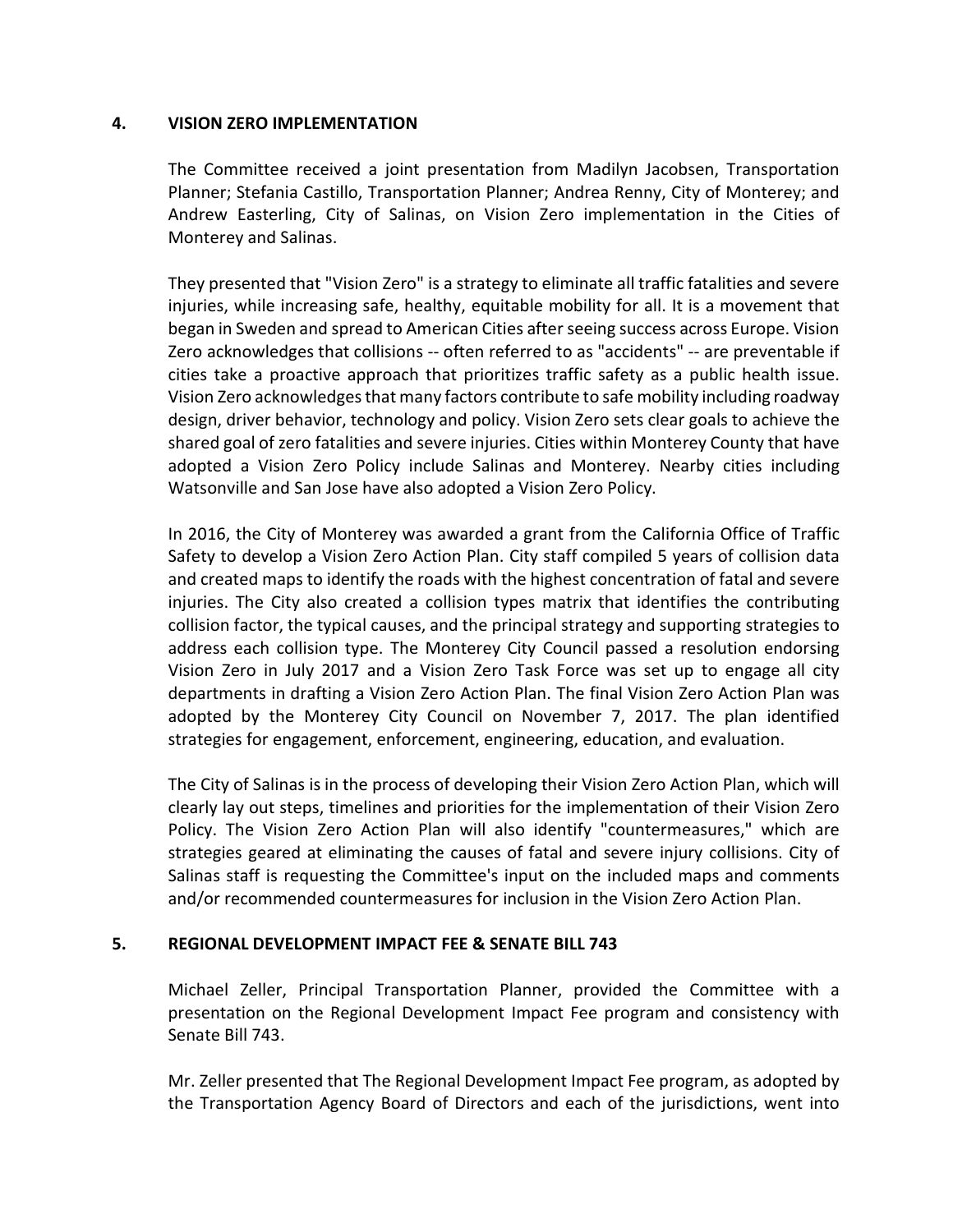effect in August 2008. Prior to the adoption of the regional fee program, development proposals were evaluated on a case-by-case basis for cumulative impacts to the regional transportation network as part of the California Environmental Quality Act (CEQA) review. This process resulted in, at times, lengthy negotiations with developers, and assessments were not consistently applied throughout the County. The purpose of establishing a county-wide Regional Fee program was to streamline the environmental review of new development, and establish a consistent methodology to assess in-lieu fees as a CEQA mitigation for new trips on the regional transportation system. Caltrans considers payment of the regional development impact fee as mitigation for cumulative impacts on the State highway system.

In December, 2018, pursuant to Senate Bill 743, the Office of Planning and Research adopted changes to the CEQA Guidelines that identified new metrics for transportation analysis, including Vehicle Miles Traveled ("VMT") on a per capita, per employee, and net VMT basis. The purpose of this change was to focus on reducing the creation of new trips and miles traveled rather than accommodating them with new travel lanes. The new VMT metrics went into effect on July 1, 2020. The Office of Planning and Research acknowledges that this change was intended to achieve general consistency with both the Caltrans statewide target for VMT reduction and the regional targets for greenhouse gas emissions reductions established under Senate Bill 375.

While the Nexus Study for the regional fee program uses Level of Service to determine what regional roads will require mitigation from the effects of new growth in the county, the amount of regional fees paid by a new development are determined based on the number of vehicle trips that are generated. A development can then lower its assessment of regional fees by reducing the number of vehicle trips it will produce, which will result in lower overall vehicle miles travelled. The regional fee program also provides a reduced fee for developments that are sited near transit or within defined infill areas that result in fewer vehicle trips.

Mr. Zeller indicated that the Agency had received questions regarding the applicability of the regional fees to serve as mitigation for cumulative impacts under CEQA, and is in the process of discussing this issue with Caltrans. The regional fees are however still valid and in effect as an approved policy adopted by all the jurisdictions. The Agency will be working with Kimley-Horn to develop potential adjustments to the regional fee program to respond to the requirements of SB 743.

### 6. ANNOUNCEMENTS

Andrew Easterling, City of Salinas, announced that the City will have a job announcement for City Engineer.